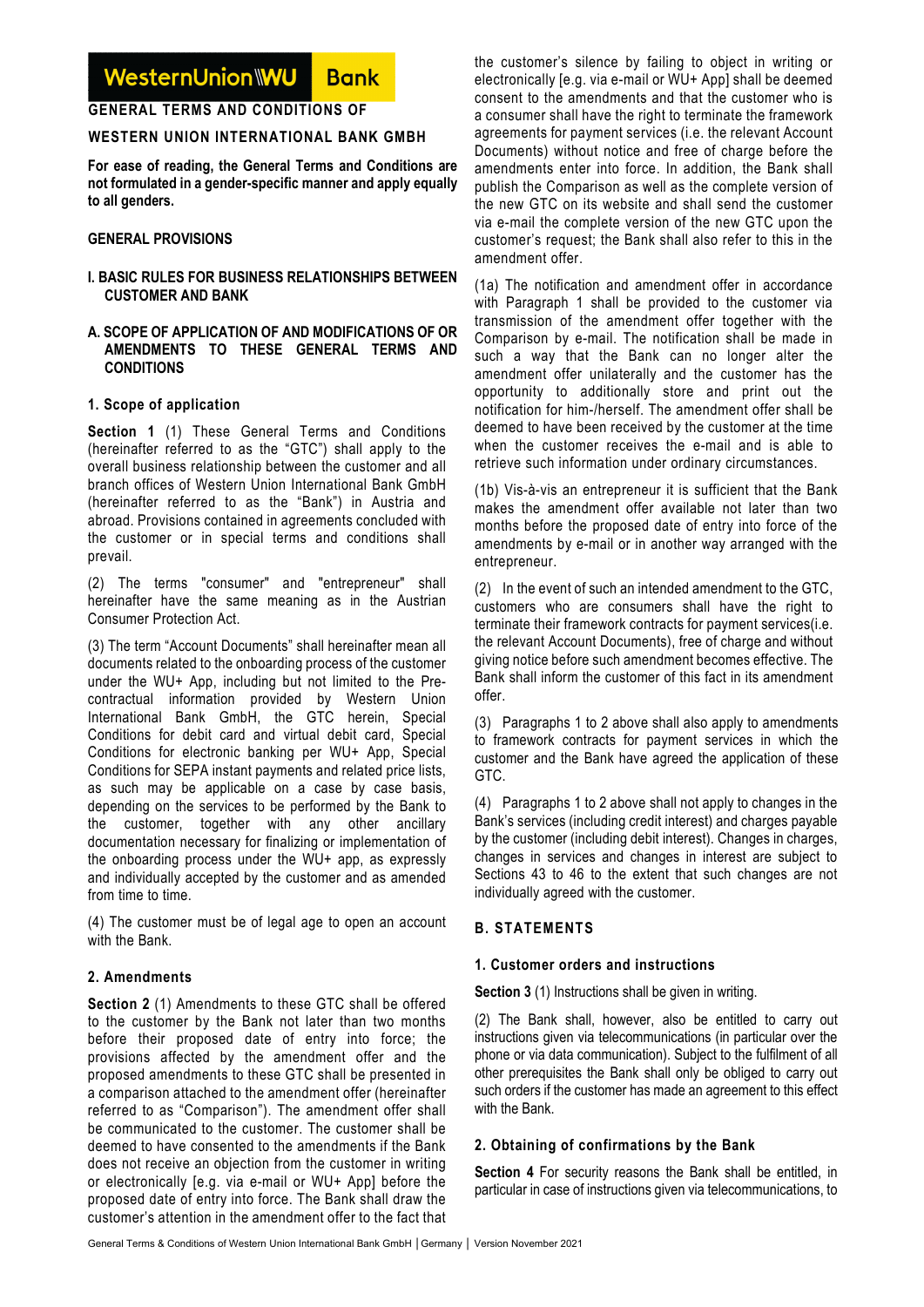obtain a confirmation of the order via the same or a different means of communication, as the case may be.

## **3. Statements of the Bank**

**Section 5** (1) The notifications and statements of the Bank made via telecommunications shall be effective subject to written confirmation unless otherwise agreed in writing or other banking practices exist in this respect. This shall not apply vis-à-vis consumers.

(2) Statements and information which the Bank shall provide or make accessible to the customer shall be generally provided to the customer electronically, as agreed with the customer and in the instances required and described in these GTC on another durable medium.

(3) The Bank shall make available to a customer who is a consumer, in electronic form in the Statements section under "Profil" in the WU+ App, the statement of fees to be prepared pursuant to Section 8 of the Austrian Consumer Payment Accounts Act (Verbraucherzahlungskontogesetz – VZKG) on a yearly basis and when the framework contract is terminated.

## **C. RIGHT OF DISPOSAL UPON THE DEATH OF A CUSTOMER**

**Section 6** (1) As soon as it receives notice of the death of a customer the Bank shall permit dispositions on the basis of a specific decision rendered by the probate court or a court order specifying the heirs' entitlement to the inheritance.

(2) No authority to sign on an account granted by an entrepreneur for a business account shall terminate upon the death of a customer. In case of any doubt the accounts of an entrepreneur shall be considered business accounts.

### **D. OBLIGATIONS AND LIABILITY OF THE BANK**

### **1. Information duties**

**Section 7** (1) Apart from the statutory duties to provide information, the Bank shall have no other duties to provide information in addition to those stated in its terms and conditions unless separately agreed. For this reason, the Bank shall not be obliged – unless there is a legal or contractual obligation – to inform the customer of imminent price or exchange losses, of the value or worthlessness of objects entrusted to the Bank, or of any facts or circumstances likely to affect or jeopardize the value of such objects. Nor shall the Bank be obliged to provide other advice or information to the customer.

(2) The provisions of Chapter 3 of the Austrian Payment Services Act 2018 (*Zahlungsdienstegesetz 2018 – ZaDiG*), wherein the transparency of the contractual conditions as well as the information requirements for payment services are regulated, shall not be applicable vis-à-vis entrepreneurs and legal entities.

## **2. Executing orders**

**Section 8** (1) The Bank shall execute an order which, due to its nature, requires the assistance of a third party, by engaging a third party in its own name. If the Bank selects the third party it shall be liable for diligent selection.

(2) The Bank shall be obliged to assign claims vis-à-vis the third party, if any, to the customer upon his/her request.

**Section 9** (1) Beyond Section 8, the Bank shall be liable vis-àvis consumers (but not vis-à-vis entrepreneurs and legal entities) for payment services within the European Economic Area (EEA) as follows:

- where the payment transaction is initiated directly by the payer, the Bank shall be liable for the correct execution of the payment transaction until receipt by the payment service provider of the payee,
- where the payment transaction is initiated by or through the payee, the Bank shall be liable for the correct transmission of the payment transaction to the payment service provider of the payer, and
- (in both cases) for any charges for which the Bank is responsible and for any interest to which the consumer is subject as a consequence of non-execution or defective execution of the payment transaction.

(2) Where a payment transaction is executed with a slight delay, the Bank acting in a role as the payment service provider of the payee shall by way of derogation from Section 80 para 2 no. 5 Austrian Payment Services Act 2018 (*Zahlungsdienstegesetz 2018 – ZaDiG*) value the amount of the payment transaction on an entrepreneur's or on a legal entity's payment account with the correct date only if the Bank is at fault for the delayed execution of the payment transaction.

## **E. OBLIGATIONS TO CO-OPERATE AND LIABILITY OF THE CUSTOMER**

### **1. Introduction**

**Section 10** In his/her dealings with the Bank the customer shall, in particular, observe the obligations to co-operate stated below. Any violation thereof shall lead to an obligation to pay damages on the part of the customer or to a reduction in his/her claims for damages vis-à-vis the Bank.

### **2. Notification of important changes**

### **a) Name, address and contact details**

**Section 11** (1) The customer shall immediately notify the Bank of any changes in his/her name, company name, address or the service address advised by him/her, his/her email address and mobile telephone number.

(2) If the customer fails to notify changes in the address, written communications of the Bank shall be deemed received if they were sent to the address most recently advised to the Bank by the customer.

(3) Any electronic declarations of the Bank (e.g. declarations sent by email or SMS) to the email address or mobile telephone number most recently advised by the customer shall be deemed received by the customer for whom they are intended if he/she is able to access them under normal circumstances (§12 E-Commerce Act).

### **b) Power of representation**

**Section 12** (1) The customer shall immediately notify the Bank in writing or electronically of any cancellation or of changes of any power of representation advised to it, including an authority to operate and sign on an account (Sections 31 and 32), and shall provide appropriate documentary evidence in this regard.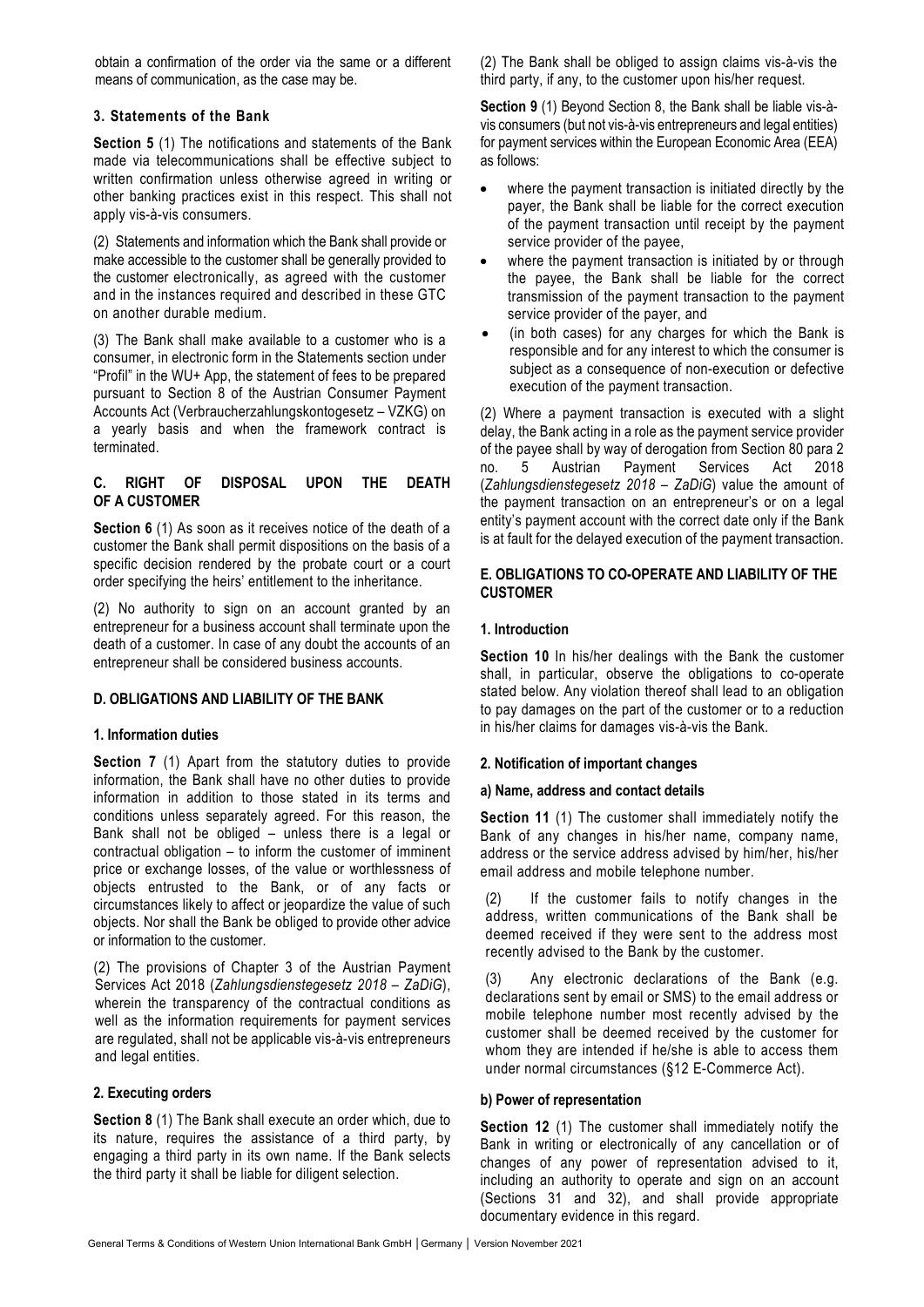(2) Any power of representation advised to the Bank shall continue to be effective until written notification of cancellation of the same or of a change in its current scope, unless the Bank had knowledge of such cancellation or change or was not aware thereof due to gross negligence. The same shall, in particular, also apply if the cancellation or change in the power of representation is registered in a public register and was duly published.

#### **c) Capacity to enter into legal transactions; dissolution of the company**

**Section 13** The Bank shall immediately be notified in writing of any loss of or reduction in the customer's capacity to enter into legal transactions. If the customer is a company or legal entity, a dissolution of the same shall be immediately notified to the Bank.

### **d) Business relationship on its own account or on the account of a third party**

**Section 13a** The customer shall inform the Bank, when establishing any business relationship and when availing him-/herself of an occasional transaction, if he/she wishes to engage in the relationship and/or the transaction on his/her own account or on the account of a third party or on behalf of a third party. The customer shall immediately notify the Bank of his/her own accord of any changes in this regard over the course of the proper business relationship.

## **3. Clarity of orders**

**Section 14** (1) The customer shall ensure that his/her orders/instructions to the Bank are clear and unambiguous. Modifications, confirmations or reminders shall expressly be marked as such.

(2) If the customer wishes to give special instructions to the Bank regarding the carrying out of orders he/she shall inform the Bank thereof separately and explicitly, and in case of orders given by means of forms, the instructions shall be given separately, i.e. not on the form. This shall, above all, apply if the carrying out of the order is extremely urgent or subject to certain periods and deadlines.

#### **4. Due care and diligence in using and blocking of payment instruments; blocking account access**

**Section 15** (1) When using a payment instrument which, in accordance with an agreement, may be used for giving instructions to the Bank, the customer shall take all reasonable precautions in order to protect the personalised security features against unauthorised access. Payment initiation service providers and account information service providers shall not be considered "unauthorised parties" in the terms of this provision.

(1a) The customer shall notify the Bank, or an entity specified by the Bank without delay of the loss, theft, misuse or any other unauthorised use of the payment instrument as soon as he/she becomes aware of it.

(1b) Entrepreneurs and legal entities shall be liable for any damages that the Bank suffers due to violation of these obligations to due care and diligence in accordance with paragraphs 1 and 1a with no limit on the amount, regardless of the type of intentional act or negligence for which the entrepreneur/legal entity is responsible.

(2) The Bank shall be entitled to block payment instruments issued to the customer if

- (i) objective reasons justify such action in connection with the security of the payment instrument, or
- (ii) there is a suspicion of unauthorized or fraudulent use of the payment instrument, or
- (iii) the customer has not met his/her payment obligations in connection with a credit line (overrun or overdraft) linked to the payment instrument and
	- either there is a risk that the customer may fail to meet these payment obligations as the financial position of the customer or of a co-obligor has deteriorated or is jeopardized
	- or the customer has become insolvent or is in imminent danger of becoming insolvent.

(3) The Bank shall – to the extent that notification of such blocking or of the reasons for such blocking would not infringe a court order or an order issued by an administrative authority, or contravene national or European law or objective security considerations – inform the customer of blocking of the payment instrument and the reasons for it by using one of the methods of communication agreed with the customer, where possible, before the payment instrument is blocked and at the latest immediately afterwards.

(4) The Bank shall be entitled to deny a payment initiation service provider or an account information service provider access to the customer's payment account if this is justified by objective and duly evidenced reasons associated with unauthorized or fraudulent access to the payment account by that payment initiation service provider or that account information service provider, including the unauthorized or fraudulent initiation of a payment transaction.

(5) The Bank shall immediately inform the customer – to the extent that notification of such blocking or of the reasons for such blocking would not infringe a court order or an order issued by an administrative authority, or contravene national or European law or objective security considerations – that the access to the customer's payment account by that payment initiation service provider or that account information service provider is denied and the reasons therefor by using one of the methods of communication agreed with the customer, before access is denied and at the latest immediately thereafter.

### **5. Raising of objections**

**Section 16** (1) The customer shall immediately verify statements of the Bank which do not relate to payment services (such as confirmations of orders concerning financial instruments, communications about the carrying out of the same and confirmations of transactions; statements of account, closing statements and any other statements concerning lending and foreign currency business; statements of securities) as to their completeness and correctness and shall raise objections, if any, without delay but within two months at the most. If the Bank receives no written objections to a closing statement which does not relate to a payment account within a period of two months, the relevant closing statement of the Bank shall be deemed approved. The customer may demand that the closing statement be rectified even after the two-month period has expired; in such a case, the customer shall prove that his/her account was wrongly debited or a credit entry to which he/she was entitled was not made. The Bank shall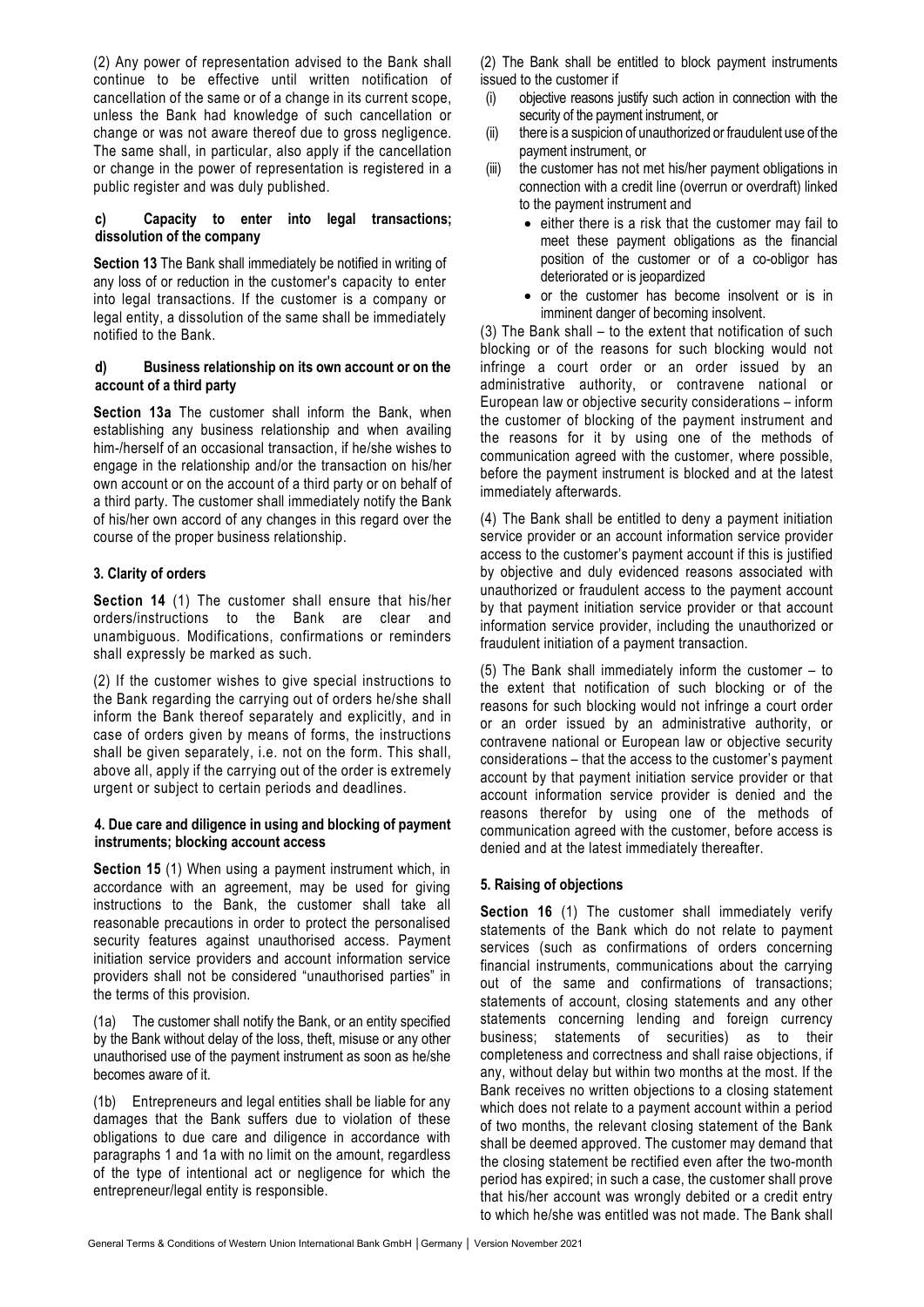in each case inform the customer at the beginning of the two-month period about the consequences of failing to raise timely objections.

(2) In the event of a debit entry being made in the customer's current account on the basis of an unauthorised or incorrectly executed payment transaction, the customer may in any case obtain a correction by the Bank if he/she informs the Bank to this effect without delay after becoming aware of an unauthorised or incorrectly executed payment transaction, but not later than 13 months after the date of the debit entry. If the customer is an entrepreneur, then this time limit expires 3 months after the date of the debit entry. The time limits shall not apply if the Bank has failed to provide the customer with, or make available to him/her, the information on the relevant payment transaction which is to be provided pursuant to Section 39 Paragraph 9 of these GTC. This provision shall not preclude any other claims of the customer for the correction.

(3) The Bank shall refund the customer the amount of the unauthorised payment immediately, and in any event no later than by the end of the following business day, after noting or being notified of the transaction. The refund shall be made by restoring the debited payment account to the state in which it would have been had the unauthorised payment transaction not taken place. The amount on the payer's payment account shall be valued no later than the date the amount had been debited. If the Bank has informed the Financial Market Authority of justified reasons for there being the suspicion of the customer acting fraudulently, in writing, then the Bank shall immediately review and meet its refund obligation if the suspicion of fraud cannot be confirmed. Where the unauthorised payment transaction was initiated through a payment initiation service provider, then the Bank shall be obliged to make the refund.

### **Section 17** cancelled

### **6. Translations**

**Section 18** Any foreign-language instruments shall be presented to the Bank also in a German translation of a court-appointed and certified interpreter if the Bank so requires.

#### **F. PLACE OF PERFORMANCE; CHOICE OF LAW; LEGAL VENUE**

#### **1. Place of performance**

**Section 19** The place of performance for both parties shall be the head office of the Bank with which the transaction was concluded. This does not apply to payments to be made by a consumer to the Bank.

#### **2. Choice of law**

**Section 20** All legal relations between the customer and the Bank shall be subject to Austrian law.

### **3. Legal venue**

**Section 21** (1) Legal actions of an entrepreneur against the Bank may only be taken in the court having subject-matter jurisdiction at the place of the Bank's registered office. This shall also be the legal venue in case of legal actions of the Bank against an entrepreneur, with the Bank being entitled

to assert its rights in every court having local jurisdiction and jurisdiction over the subject-matter.

(2) A consumer may bring proceedings against the Bank either at the Bank's principal place of business, which is Vienna, Austria, or in the state in which he/she has the domicile. The Bank may bring proceedings against consumers only in the country where the consumer has his/her domicile, unless an agreement providing otherwise is entered into after the dispute has arisen.

## **G. TERMINATION OF THE BUSINESS RELATIONSHIP**

#### **1. Ordinary termination of business relationships with entrepreneurs**

**Section 22** Unless an agreement has been made for a specific period, the Bank and the customer may terminate the entire business relationship or individual parts thereof (including credit agreements and framework contracts for payment services, including the relevant Account Documents) at any time subject to a reasonable notice period. Charges paid in advance shall not be refunded.

#### **2. Ordinary termination of business relationships with consumers**

**Section 23** (1) The customer may terminate a framework contract for payment services, including the relevant Account Documents, free of charge at any time, by notice sent via the WU+ App or by calling +496990235063. The right to terminate a framework contract for payment services, including the relevant Account Documents, free of charge and without notice if the Bank proposes a modification of or amendment to the GTC (Section 2 Paragraph 3) shall remain unaffected by this provision.

(2) The customer may terminate credit agreements concluded for an indefinite period free of charge at any time subject to a notice period of one month. The customer may terminate all other agreements concluded with the Bank for an indefinite period at any time with a reasonable notice period.

(3) The Bank may terminate framework contracts for payment services, including the relevant Account Documents, and credit agreements concluded for an indefinite period, subject to a notice period of two months. Such termination shall be communicated electronically on a durable medium. The Bank may terminate all other agreements concluded for an indefinite period at any time, subject to a notice period of two months.

### **3. Termination for important reason**

**Section 24** (1) The Bank and the customer shall be entitled to terminate the entire business relationship or individual parts thereof at any time with immediate effect for important reason notwithstanding any agreement specifying a fixed period.

(2) Important reasons entitling the Bank to terminate the business relationship are, in particular, if

- the financial situation of the customer or of a co-debtor deteriorates or is put at risk and the fulfilment of obligations vis-à-vis the Bank is jeopardised as a result thereof,
- the customer provided incorrect information in all material aspects concerning essential aspects of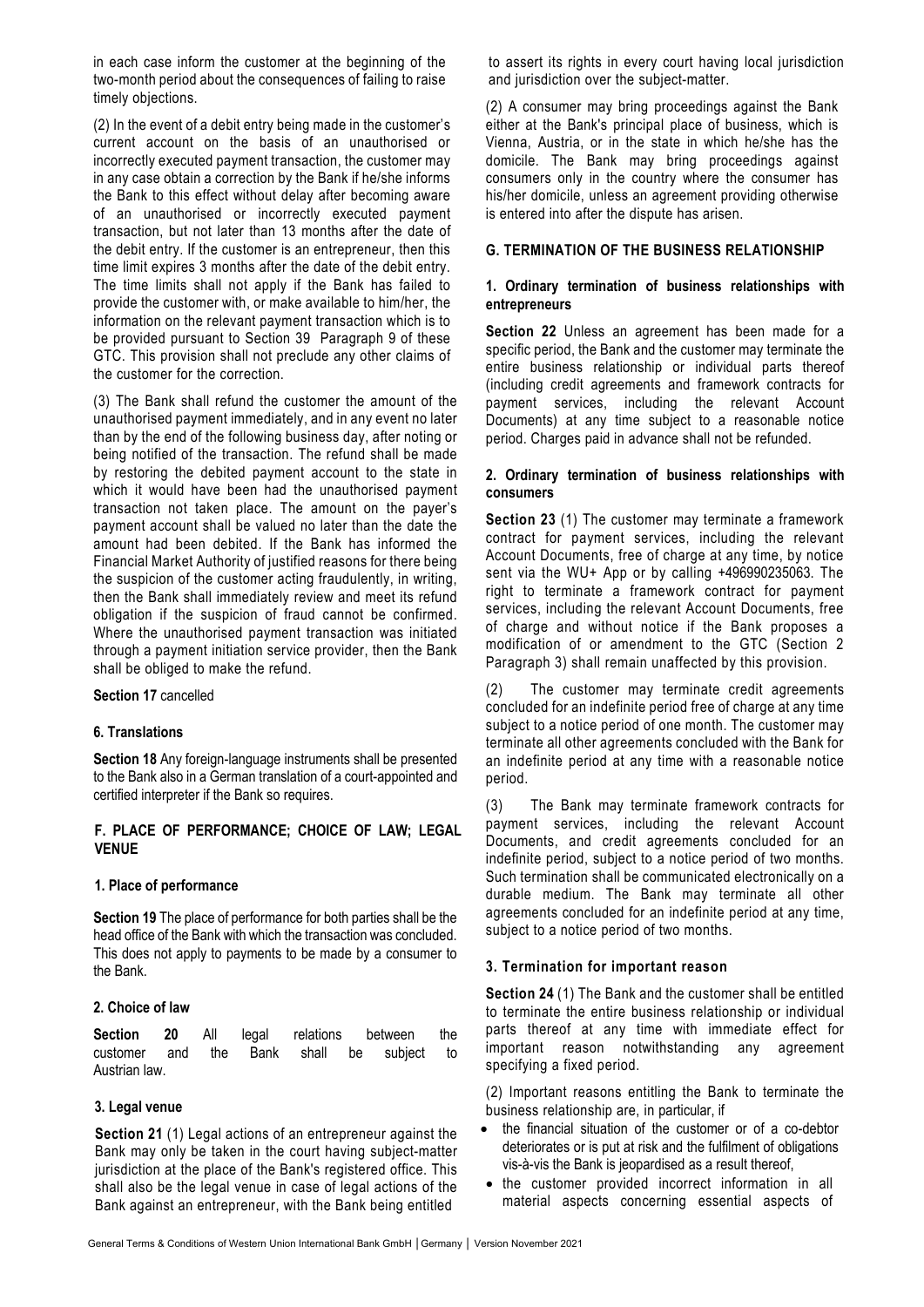his/her financial circumstances (assets or obligations) or any other essential circumstances, due to which the Bank would not have concluded the agreement had it been aware of the actual financial circumstances or situation or

• the customer fails or is unable to fulfil an obligation to provide or increase collateral, which jeopardises the fulfilment of obligations towards the Bank.

### **4. Legal consequences**

**Section 25** (1) Upon termination of the entire business relationship or individual parts thereof the amounts owed thereunder will immediately become due and payable. In addition, the customer shall be obliged to release the Bank from all liabilities assumed for him/her.

(2) In addition, the Bank shall be entitled to terminate all liabilities assumed for the customer and to settle the same on behalf of the customer as well as to immediately redebit amounts credited subject to collection. Claims arising from securities, in particular bills of exchange, may be asserted by the Bank until potential debit balances, if any, are covered.

(3) In the event of the termination of the entire business relationship or individual parts thereof, the Bank shall reimburse charges for payment services paid in advance for a specific period to customers who are consumers on a pro-rated basis.

(4) These GTC shall continue to apply even after termination of the business relationship until complete settlement.

### **H. RIGHT TO DENY PAYMENT**

**Section 26** (1) The Bank may deny payment of the credit amount for objectively justified reasons.

(2) Objectively justified reasons in the meaning of paragraph 1 shall be deemed to exist when, following the conclusion of the agreement,

- conditions arise which indicate a deterioration of the borrower's financial situation or a devaluation of the pledged collateral to an extent that would jeopardise the repayment of the loan or the payment of interest even if the collateral were to be liquidated, or
- the Bank has an objectively justified reason to believe that the credit amount is being used by the borrower in a way that violates the agreement or the law.

(3) The Bank shall inform consumers of such intentions immediately on a durable medium and shall cite the reasons that led to these intentions. The reasons shall not be cited if doing so would jeopardise public safety or order.

### **II. BANK INFORMATION**

**Section 27** General information about the financial situation of an enterprise which is customary in banking practice will only be provided in a non-binding manner and, vis-à-vis entrepreneurs, only in writing unless an obligation to provide such information exists.

## **III. OPENING AND KEEPING OF ACCOUNTS AND SECURITIES ACCOUNTS**

### **A. SCOPE OF APPLICATION**

**Section 28** Unless otherwise provided the following regulations regarding accounts shall also apply to securities accounts.

## **B. OPENING OF ACCOUNTS**

**Section 29** When opening an account the future account holder shall prove his/her identity. Accounts shall be kept under the name of the account holder or the company name together with an account number.

### **C. SPECIMEN SIGNATURES**

**Section 30** cancelled

## **D. AUTHORITY TO OPERATE AND SIGN**

### **1. Authority to operate**

**Section 31** Only the account holder shall be entitled to make dispositions regarding the account. Only persons whose power of representation is provided for by law or persons who hold an express written power of attorney to operate the account shall be entitled to represent the account holder. They shall be obliged to prove their identity and power of representation. In the case of powers of attorney issued as a precaution whose effectiveness (in particular when a person becomes legally incapacitated) has been recorded in the Austrian Central Register of Powers of Representation, a general power of attorney to operate the accounts of the grantor of the power of attorney shall suffice.

### **2. Authority to sign**

**Section 32** cancelled

## **E. SPECIAL TYPES OF ACCOUNTS**

#### **1. Sub-account**

**Section 33** An account may also include (multicurrency) subaccounts. Even if they are given sub-account names the account holder shall be exclusively entitled and obligated visà-vis the Bank in connection with the same.

#### **2. Escrow account**

**Section 34** cancelled

**3. Joint account** 

**Section 35** cancelled

**Section 36** cancelled

### **4. Foreign currency account**

**Section 37** (1) If the Bank keeps a foreign currency account for the customer, transfers in the respective foreign currency shall be credited to such account unless a different transfer instruction has been given. If no foreign currency account exists, the Bank shall be entitled to credit foreign currency amounts in national currency. The amount shall be converted at the conversion rate of the day on which the amount in foreign currency is at the Bank's disposal and may be used by it.

(2) The Bank's obligation to execute an instruction to the debit of a foreign currency credit balance or to meet a foreign currency liability shall be suspended to the extent that, and as long as, the Bank cannot use, or can use only to a limited extent, the currency in which the foreign currency credit balance or liability is denominated because of political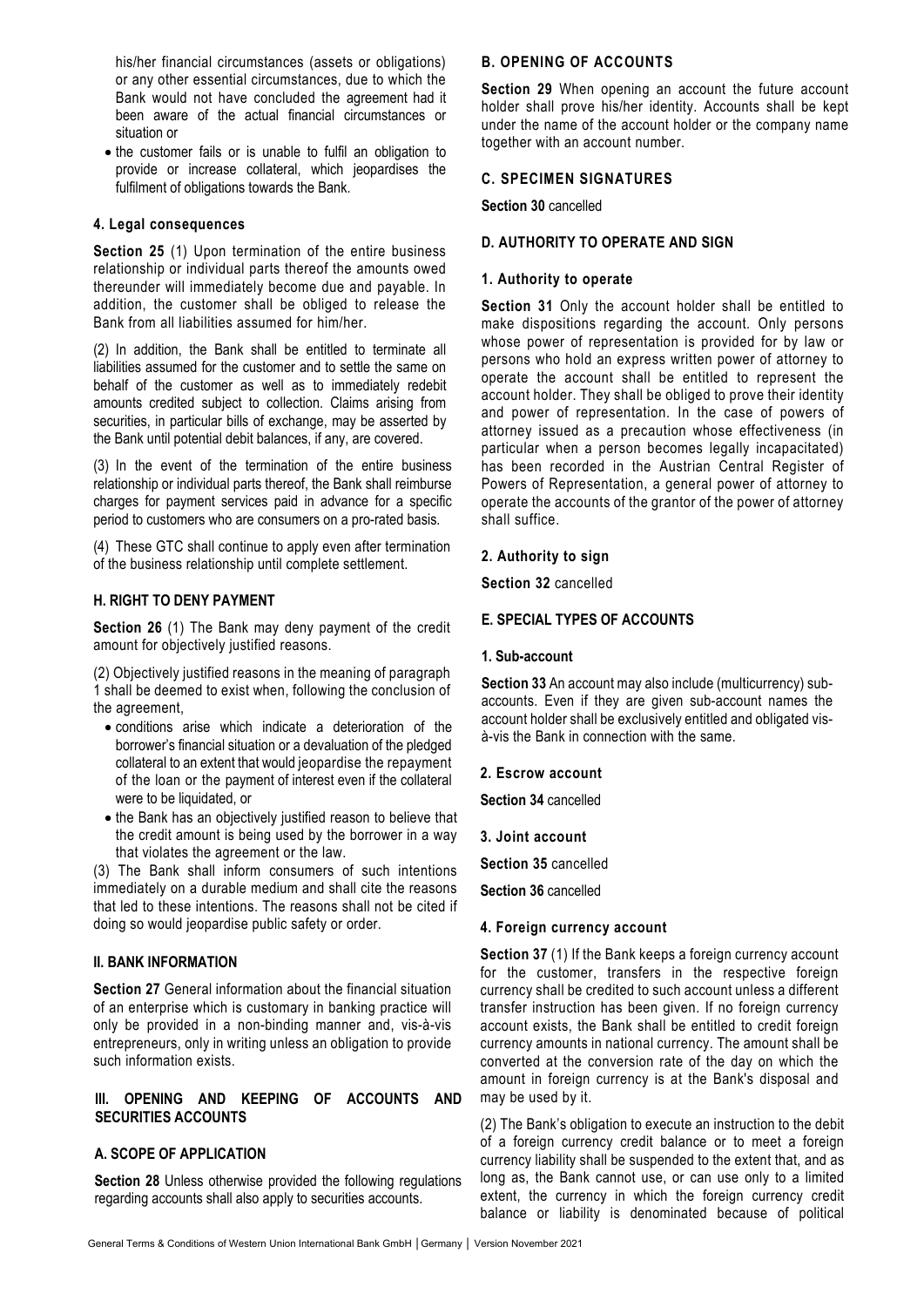measures or events in the country of the relevant currency. To the extent that, and as long as, such measures or events last, the Bank shall not be obliged to execute such instruction in a different place outside the country of the relevant currency, in a different currency (including the euro) or by means of cash. The Bank's obligation to execute an instruction to the debit of a foreign currency credit balance shall not be suspended, however, if the Bank can fully execute such instruction within the Bank itself. The above provisions shall not affect the right of the customer and of the Bank to offset mutual claims which are due and denominated in the same currency against one another.

## **F. BALANCING OF ACCOUNTS AND STATEMENTS OF SECURITIES**

**Section 38** (1) Unless otherwise agreed the Bank shall balance accounts on a quarterly basis. Interest and charges accrued since the last account balancing shall be included in the closing balance, which shall subsequently continue to carry interest ("compound interest").

(2) The Bank shall keep the closing statement ready for the customer in the Statements section under "Profile" in the WU+ App in such a way that the Bank can no longer alter the closing statement unilaterally, for at least the duration of the framework contract, and the customer has the opportunity to additionally store and print out the information for him-/herself.

(3) The other statutory and contractual duties of the Bank to provide information shall remain unaffected by the above provisions; reference is made to Sections 5 (3) and (4), 39 (9) and 40 (2).

### **IV. GIRO TRANSACTIONS**

#### **A. TRANSFER INSTRUCTIONS**

**Section 39** (1) For transfer instructions in euro to the benefit of a payee whose account is maintained at a payment service provider within the European Economic Area (EEA), the customer shall specify the payee by indicating the payee's International Bank Account Number (IBAN). For transfer instructions in currencies other than euro to the benefit of a payee whose account is maintained at a payment service provider within an EEA member state, the customer shall specify the payee by indicating payee's IBAN (or account number) and the payment service provider's Bank Identifier Code (BIC).

(2) For transfer instructions in favour of a payee whose account is maintained at a payment service provider outside the EEA, the customer shall specify the payee's name and shall indicate:

- the payee's IBAN and the BIC of the payee's payment service provider or
- the payee's account number and either the name, Bank routing code or BIC of the payee's payment service provider.

(3) The IBAN and BIC or account number and name/Bank routing code/BIC of the payee's payment service provider, which are to be specified by the customer pursuant to Paragraphs 1 and 2, are the unique identifier of the payee on the basis of which the transfer instruction is executed. If the customer specifies details of the payee in addition to the IBAN and BIC, such as the payee's name, such details are not part of the unique identifier; they serve

only documentation purposes and will be disregarded by the Bank when it executes the transfer instruction.

(4) The designated purpose stated in the transfer instruction shall in any case be irrelevant to the Bank.

(5) Acceptance of a transfer instruction by the Bank alone shall itself not lead to any rights of a third party vis-à-vis the Bank.

(6) The Bank shall only be obliged to execute a transfer instruction if sufficient funds to cover the total amount are available in the customer's account stated therein (credit balance, credit line granted).

(7) Transfer instructions received by Bank or by a payment initiation service provider (Section 39a) cannot be revoked unilaterally by the customer. If a transfer instruction is agreed to be executed at a later date, the transfer instruction shall become irrevocable upon expiry of the business day preceding the date of execution.

(8) If the Bank refuses to execute a transfer instruction, it shall inform the customer as soon as possible, but in any case within the periods specified in Section 39a Paragraph 3, of such refusal and of how the transfer instruction can be corrected in order to enable the Bank to execute it in the future. A reason for such refusal shall only be stated if this would not constitute an infringement of national or European law or an infringement of a court order or an order issued by an administrative authority. Transfer instructions refused by the Bank in a justified manner shall not trigger the periods agreed for execution in Section 39a of these GTC.

(9) Information on executed transfer instructions (reference, amount, currency, charges, interest rate, exchange rate, value date of the debit entry) and other payments debited to the customer's account, under a direct debit procedure in particular, shall be provided to the customer who is a consumer in the account statement when the respective transaction takes place. The customer who is a consumer may require the account statement to be made available by the Bank once a month, free of charge, in a manner which has been agreed in the framework contract for making information available (i.e. in the Statements section under "Profile" in the WU+ App in such a way that the Bank can no longer alter the account statement unilaterally, for at least the duration of the framework contract, and the customer has the opportunity to additionally store and print out the information for him-/herself). The customer who is a consumer may further require the account statement to be provided on paper once a month against an appropriate compensation of costs by mail.

#### **1. Execution time**

**Section 39a** (1) Payment instructions received by the Bank after the time near the end of the business day specified by the Bank and to be notified to the customer for the respective type of payment or on a day which is not a business day shall be deemed to have been received on the subsequent business day. In addition, the Bank shall publish these times in the "Precontractual information provided by Western Union International Bank GmbH", which shall be made available in electronic form on its website. A business day is every day on which the Bank maintains the business operations required for carrying out payments with a specific payment instrument.

(2) If the customer who gives a payment instruction and the Bank agree that the execution of a payment instruction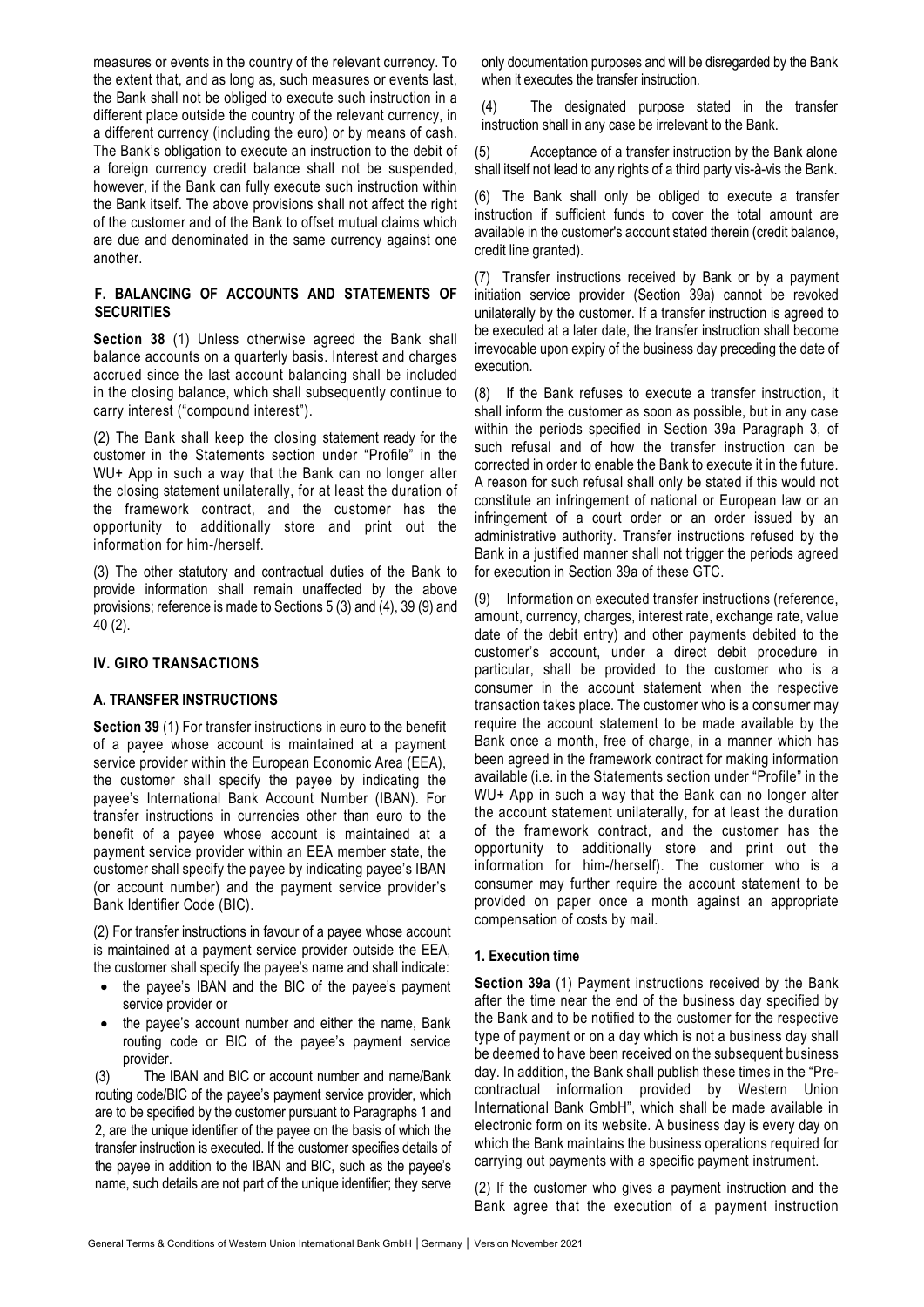should start on a specified date or at the end of a specified period or on the day on which the customer makes the funds available to the Bank, the agreed date shall be deemed to be the time of receipt. If the agreed date is not a business day of the Bank, the payment instruction shall be deemed to have been received on the subsequent business day.

(3) The Bank shall ensure that, after the time of receipt, the amount of the payment transaction will be credited to the payee's payment service provider's account not later than by the end of the following business day. This Paragraph shall only apply to payment transactions in euro as well as to payment transactions whose amounts are transferred in euro to an EEA member state outside the euro area in which the currency conversion is carried out.

(4) For payment transactions within the European Economic Area (EEA) not mentioned in Paragraph 3, the execution time mentioned in Paragraph 3 shall not exceed 4 business days.

## **B. CREDIT ENTRIES AND RIGHT TO CANCEL**

**Section 40** (1) In case of validly existing Account Documents, the Bank shall be obliged and irrevocably entitled to accept amounts of money on behalf of the customer and credit the same to his/her account. If the Bank has any claims in connection with the account against the customer, then the Bank shall be entitled even after termination of Account Documents, to accept amounts of money on behalf of the customer and to offset its claims against the customer's claim for payment of the amount received. In such a case, the Bank shall announce the offsetting to the customer and inform the customer of the remaining balance, as well as of the fact that he/she may dispose of it once the claims have been offset. As soon as there are no claims of the Bank in connection with the account against the customer and the account balance amounts to EUR 0,- the Bank shall close the account and shall inform the customer of the account's closure. The instruction to provide a customer with an amount of money shall be carried out by the Bank by crediting the amount to the account of the payee unless otherwise indicated in the instruction. If the customer's account subject to the instruction is not held in the same currency as the currency of the amount subject to the instruction, then the credit entry shall be made after conversion in the account's currency at the conversion rate of the day on which the respective amount is at the Bank's disposal and may be used by it.

(2) Information on credit transfers to the customer's account (reference, amount, currency, charges, interest rate, exchange rate, value date of the credit entry) shall be provided to the customer who is a consumer in the account statement when the transaction takes place. The customer who is a consumer may require the account statement to be made available by the Bank once a month, free of charge, in a manner which has been agreed in the framework contract for making information available (i.e. in the Statements section under "Profile" in the WU+ App in such a way that the Bank can no longer alter the account statement unilaterally, for at least the duration of the framework contract, and the customer has the opportunity to additionally store and print out the information for him- /herself). The customer who is a consumer may further require the account statement to be provided on paper once a month against an appropriate compensation of costs by mail.

(3) The Bank shall be entitled to deduct its charges for the credit transfer from the amount to be credited. The Bank shall state the amounts of the credit transfer and of deducted charges separately. Where a payment transaction to be credited to a customer is initiated by or through the customer as a payee, the Bank shall value the credit transfer to the customer's account in the full amount.

(4) The Bank shall be entitled to cancel any credit entries made due to an error on its part at any time. In other cases the Bank will only cancel the credit entry if the ineffectiveness of the transfer instruction is clearly proven to it. The right to cancel shall not be eliminated by a balancing of the account which took place in the meantime. If the right to cancel exists the Bank may deny disposal of the amounts credited.

## **C. CREDIT ENTRY SUBJECT TO COLLECTION**

**Section 41** (1) If the Bank credits amounts which it has to collect on behalf of the customer (in particular, within the scope of bills of exchange and other securities, direct debits, etc.), or which are to be transferred to the customer's account, to the customer's account before the amount to be collected or the amount transferred is received by the Bank, the credit entry is only made subject to actual receipt of the credited amount by the Bank. This shall also apply if the amount to be collected should be payable at the Bank.

(2) Due to this reservation the Bank shall be entitled to reverse the credit entry by means of a simple entry if the collection or the credit transfer has failed or if due to the economic situation of a debtor, intervention by a public authority or for other reasons it is to be expected that the Bank will not obtain the unrestricted right of disposition of the amount to be collected or the amount transferred.

(3) The reservation may also be exercised if the amount credited was collected abroad or transferred from abroad and the Bank is redebited the amount by a third party pursuant to foreign law or on the basis of an agreement entered into with foreign banks.

(4) If the reservation is in force the Bank shall also be entitled to deny the customer the right to dispose of the credited amounts. The reservation will not be eliminated by the balancing of accounts.

# **D. DEBIT ENTRIES**

**Section 42** (1) In the event of transfer instructions, debit entries shall only be considered a confirmation that the instruction has been carried out if the debit entry was not reversed within two business days (see Section 39a Paragraph 1 of these GTC).

(2) Payment instructions as well as Business to Business Direct Debits (Section 42a Paragraph 1) are deemed collected/cashed/honoured if the debit entry has not been cancelled on the debited account of the customer within three business days unless the Bank has informed the presenter or paid him/her the amount in cash already prior thereto. Direct Debits (Section 42a Paragraph 1) are honoured upon expiry of five business days.

## **E. SEPA-Direct Debit and SEPA-Business to Business Direct Debit**

**Section 42a** (1) SEPA-Direct Debit means that the payer directly authorises the payee, by means of a SEPA-Direct Debit mandate and without involving the payer's Bank, to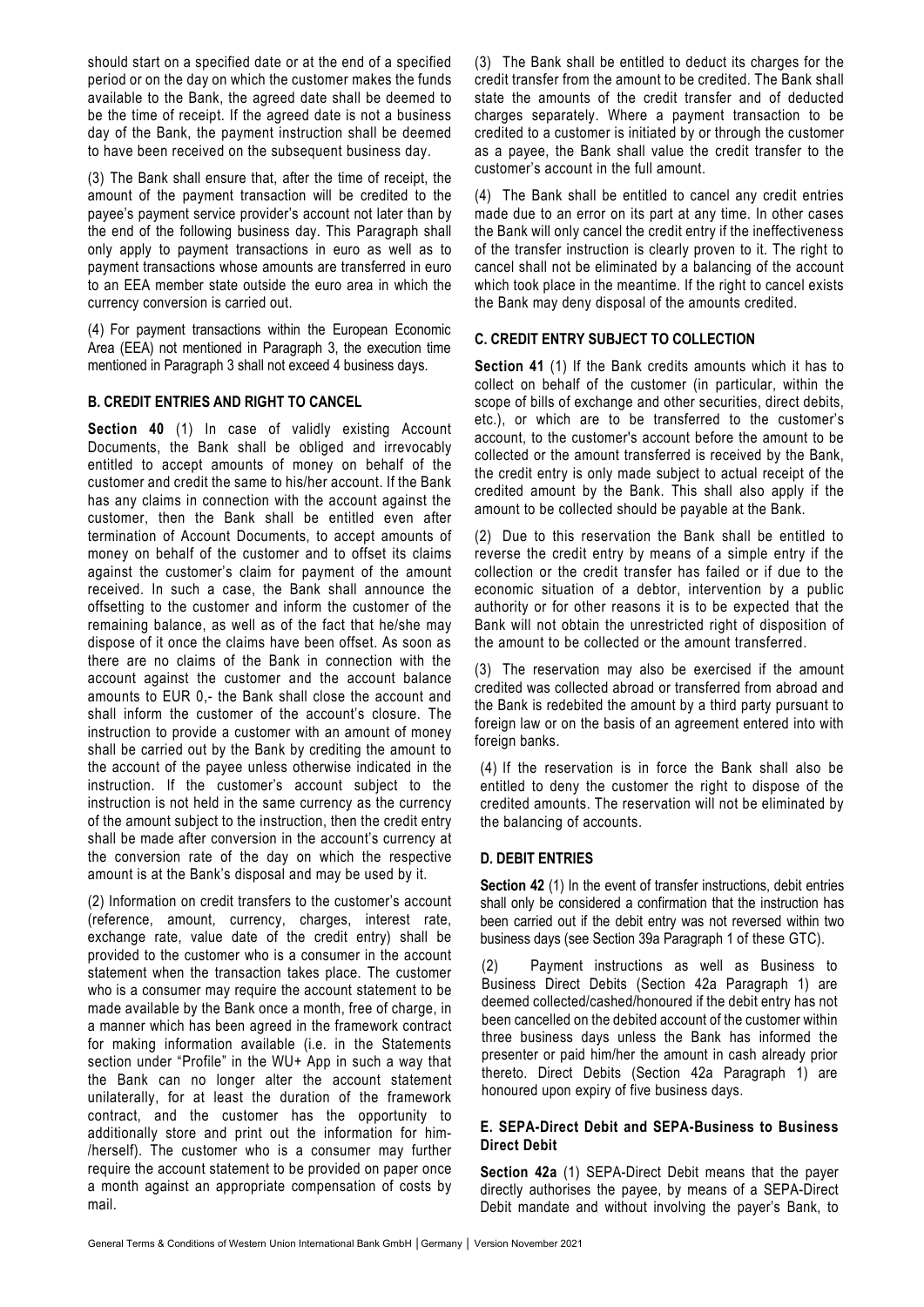collect amounts in euro at the expense of the payer's account.

SEPA-Business to Business Direct Debit means that the payer directly authorises the payee, by means of a SEPA-Business to Business Direct Debit mandate, to collect amounts in euro at the expense of the payer's account, whereby both the payer and the payee are entrepreneurs and the SEPA-Business to Business Direct Debit mandate is being held by the payer's Bank before the account is debited.

The customer (payer) agrees to his/her account being debited with amounts collected from his/her account at the Bank by third parties (payees) who were authorised by him/her by means of a SEPA-Direct Debit mandate or a SEPA-Business to Business Direct Debit mandate. Such consent may be revoked by the customer in writing at any time. Any such revocation shall be effective from the business day following its receipt by the Bank. In the same way, consent to Direct Debits by an authorised third party may be restricted to a specified amount or a specified interval or both.

(2) The Bank shall execute SEPA-Direct Debits and SEPA-Business to Business Direct Debits to be debited to the customer's account on the basis of the International Bank Account Number (IBAN) transmitted by the Bank collecting the amount. The IBAN data are the customer identifier used for executing the SEPA-Direct Debit or the SEPA-Business to Business Direct Debit. If the Bank collecting the amount provides additional details of the customer, such as the name of the holder of the account from which the amount is to be collected, such details shall serve only documentation purposes and will be disregarded by the Bank when it executes the SEPA-Direct Debit or the SEPA-Business to Business Direct Debit.

(3)The customer (payer) may request a refund from the Bank of the amount debited to his/her payment account due to a SEPA-Direct Debit mandate issued by him/her within eight weeks from the date on which the respective amounts were debited. The Bank shall comply with the customer's request and shall refund the debited amount to the customer's account within ten business days with the valuation of the date on which the account was debited.

(4) Irrespective of Paragraph 3, the customer shall not have the right to request a refund of the amount debited to his/her payment account due to a SEPA-Business to Business Direct Debit mandate.

(5) In the event that the SEPA-Direct Debit or the SEPA-Business to Business Direct Debit executed at the expense of the customer's account was not authorised, the customer shall obtain a correction in accordance with Section 16 Paragraph 2. The period shall begin when the Bank has made the information available to the customer in accordance with Section 39 Paragraph 9.

### **V. CHARGES AND REIMBURSEMENT OF EXPENSES**

### **A. CHANGES IN CHARGES AND CHANGES IN SERVICES**

### **1. Changes in charges and changes in services for entrepreneurs**

**Section 43** (1) The Bank shall be entitled in business with entrepreneurs to change, at its reasonable discretion, the

charges for permanent services which are payable by the Bank or the customer (including debit interest and credit interest on current accounts and other accounts, account maintenance fees, etc.) by taking into account all relevant circumstances (in particular, changes in the legal framework, changes in money markets or capital markets, changes in funding costs, changes in staff expenses and non-staff expenses, changes in the Consumer Price Index, etc.).

(2) Changes in services provided by the Bank and any changes in charges going beyond Paragraph 1 and the introduction of new charges for previously agreed services shall require the consent of the customer. Unless the customer previously gave his/her express consent, such changes shall become effective two months after the Bank has notified the customer of the change requested by the Bank unless the Bank receives a written objection from the customer by then. In the notification the Bank shall draw the customer's attention to the requested change and to the fact that in the absence of any response from the customer, he/she will be deemed to have consented to the change upon expiry of the specified period. The Bank shall make the notification of the requested change available by e-mail in such a way that the Bank can no longer alter the information unilaterally, for at least the duration of the framework contract, and the customer has the opportunity to additionally store and print out the information for him- /herself, or otherwise for retrieval in another manner agreed with the entrepreneur.

#### **2. Changes in charges for consumers other than payment services**

**Section 44** (1) The charges (except debit interest and credit interest) agreed with consumers for permanent services other than payment services which are rendered by the Bank (charges for permanent services are marked as such in the price list; they include e.g. account maintenance charges for accounts which are not used for the settlement of payment services; safe-custody fees) shall be adjusted (increased or reduced) annually, with effect from 1 April of every year, to the development of the national Consumer Price Index 2015 (the index level of the December preceding the adjustment of charges is compared with the index level which is decisive for the most recent adjustment) published by Statistik Austria, rounded off to a full cent. If the charges are not increased for whatever reason despite a rise in the Consumer Price Index, the right to increase the charges in subsequent years shall thereby not be forfeited. Charges shall be adjusted not earlier than upon expiry of two months after the agreement was concluded.

(2) The provisions of this Section 44 shall not apply to changes to charges and services agreed in contracts for payment services, which are subject to the provisions in Section 45.

### **3. Changes to charges agreed in a framework contract for payment services with consumers and changes to payment services of the Bank**

**Section 45** (1) Changes in the charges for permanent services (except debit interest and credit interest) agreed with consumers in a framework contract for payment services (including the relevant Account Documents) shall be proposed to the customer by the Bank in a timely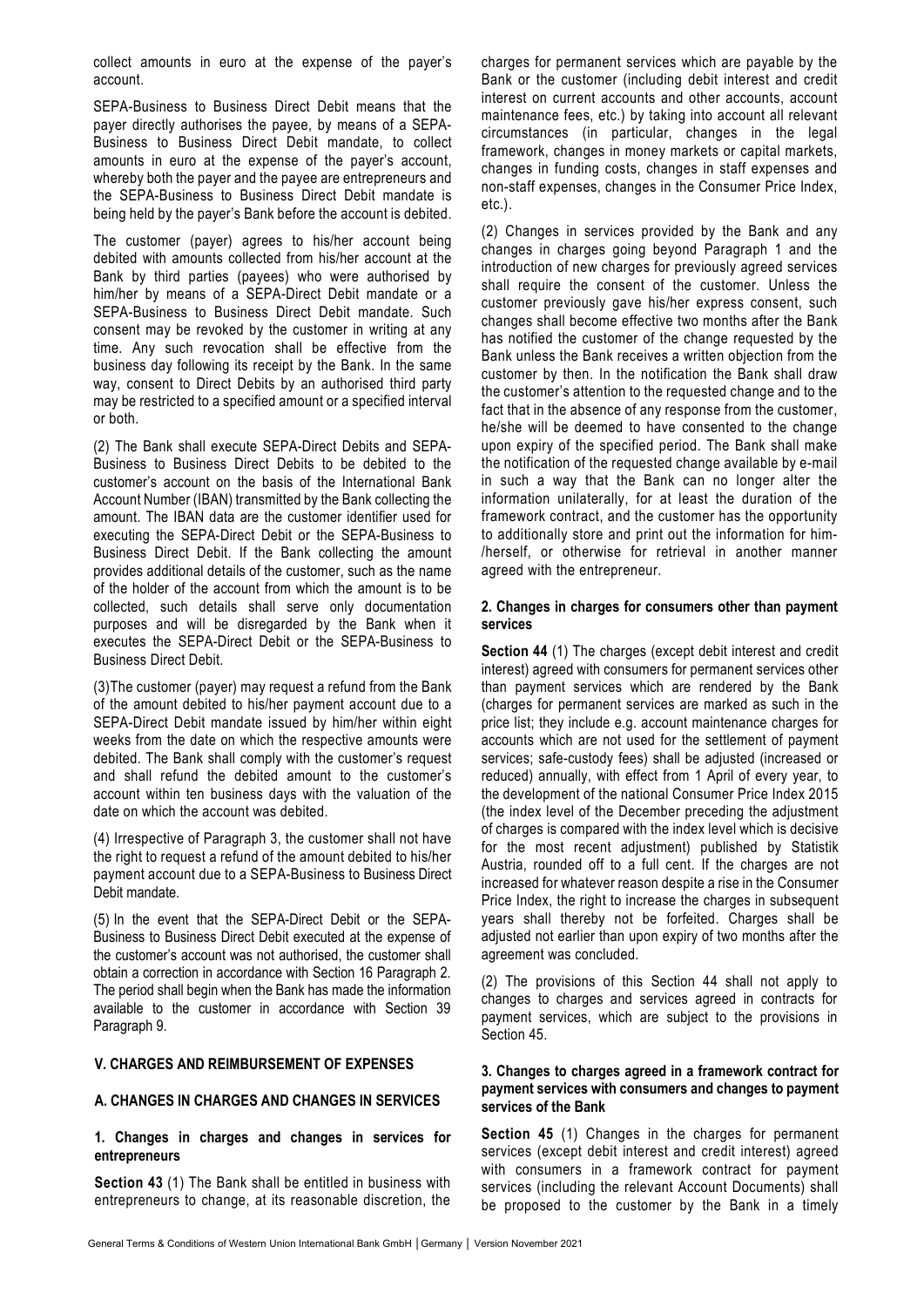manner, whereby he/she shall receive the amendment offer no later than two months before the proposed date on which the changes are to become effective. The customer is deemed to have consented to the changes unless the Bank receives an objection from the customer before the proposed date on which the changes are to become effective. The Bank shall draw the customer's attention to this fact in its amendment offer. The amendment offer shall be provided to the customer. The permanent services are explicitly marked in the price list. Such a proposal made by the Bank for changes to charges – if the customer does not raise objection by the proposed date – may not exceed the extent of the change of the Consumer Price Index 2015 published by Statistik Austria. In addition to the extent to which charges are changed and the proposed date on which they are to become effective, the Bank shall in its amendment offer inform the customer of the date when changes to charges were last made, and of the extent to which the Consumer Price Index has changed since the date when changes to charges were last made. The customer shall have the right to terminate his/her framework contract free of charge, and without giving notice, before the change becomes effective. The Bank shall also draw the customer's attention to this possibility in its amendment offer.

(2) The notification and amendment offer in accordance with Paragraph 1 shall be provided to the customer via transmission of the change offer by e-mail. The notification shall be made in such a way that the Bank can no longer alter the amendment offer unilaterally and the customer has the opportunity to additionally store and print out the notification for him-/herself. The amendment offer shall be deemed to have been received by the customer at the time when the customer receives the e-mail and is able to retrieve such information under ordinary circumstances.

(3) In the manner provided for in Paragraph 1, changes in the charges agreed with the customer shall be offered (increased or decreased) in line with the development of the national Consumer Price Index 2015 ("CPI") published by Statistik Austria or the index replacing it, in each case rounded to whole cents. Such adjustment shall be made once a year with effect from 1 April of every year. The adjustment shall correspond to the change in the average of the index figures for the penultimate calendar year prior to the change offer compared with the average of the index figures for the last calendar year prior to the change offer. If the Bank refrains from increasing the fees in any year, this shall not affect the Bank's right to increase the fees in the future. If a fee increase is not implemented in one or more consecutive years, such fee increase(s) may be implemented with effect from the next fee increase implemented, in which case the adjustment shall be made to the extent corresponding to the change of the CPI index figure published for the average of the year preceding the fee increase to the CPI index figure which was the basis for the last fee increase implemented.

(4) A charge adjustment exceeding the development of the CPI pursuant to Paragraph 3 may be agreed with the customer in the manner provided for in Paragraph 1 if such charge adjustment is objectively justified. An objective justification shall be deemed to exist, in particular, if changes in the legal or regulatory framework conditions or technical developments for the provision of payment services (such as increased security requirements or new

procedures) lead to increased costs for the provision of the agreed payment services. The Bank may adjust the fees pursuant to this Paragraph 4 no more than once per calendar year. In the event of a fee adjustment pursuant to Paragraph 4, the Bank shall also inform the customer in the change offer pursuant to Paragraph 1 that the fee change exceeds the CPI adjustment.

(5) The introduction of new charges may be agreed with the customer in the manner provided for in Paragraph 1 if such introduction is objectively justified. An objective justification shall be deemed to exist if changes in statutory or regulatory measures or changes in technical requirements for the provision of payment services (e.g. increased security requirements or new procedures) oblige the Bank to provide additional services. The Bank may introduce new fees pursuant to this Paragraph 5 no more than once per calendar year.

In case of introduction of new charges pursuant to Paragraph 5 the Bank shall inform the customer in the change offer pursuant to Paragraph 1 about the new charges and the services to be paid for with them and shall inform the customer that these are new charges which have not been agreed upon so far.

(6) Changes in the services of the Bank agreed with consumers within the framework of a continuing obligation may be agreed upon in the manner provided for in Paragraph 1 if they are objectively justified. An objective justification shall be deemed to exist in particular if the amendment is necessary due to legal or regulatory measures or due to the development of case law, if the amendment promotes the security of banking operations or the handling of the business relationship with the customer or if the amendment is necessary for the implementation of technical developments.

# **4. Change to interest rates**

**Section 46** (1) If an adjustment clause ties an interest rate to a reference interest rate (such as EURIBOR), changes shall take effect immediately without prior notice to the customer. The consumer shall be informed of any changes in the interest rate that have taken effect no later than in the following calendar quarter.

(2) If no adjustment clause concerning interest rates has been agreed in the transaction with consumers for an account, changes in interest rates shall be offered to the customer by the Bank at least two months prior to the proposed date of their entry into force. The change offer shall be communicated to the customer. The customer shall be deemed to have given his/her consent if the Bank does not receive an objection from the customer in writing or electronically [e.g. via e-mail or WU+App] before the proposed date of entry into force. The Bank shall draw the customer's attention to the respective amendments offered in the amendment offer as well as to the fact that the customer's silence by failing to object in writing or electronically [e.g. via e-mail or WU+ App] shall be deemed consent to the amendments. The customer who is a consumer shall have the right to terminate the framework agreement (i.e. the relevant Account Documents) without notice and free of charge before the amendments enter into force; the Bank shall also draw the customer's attention to this fact in the amendment offer.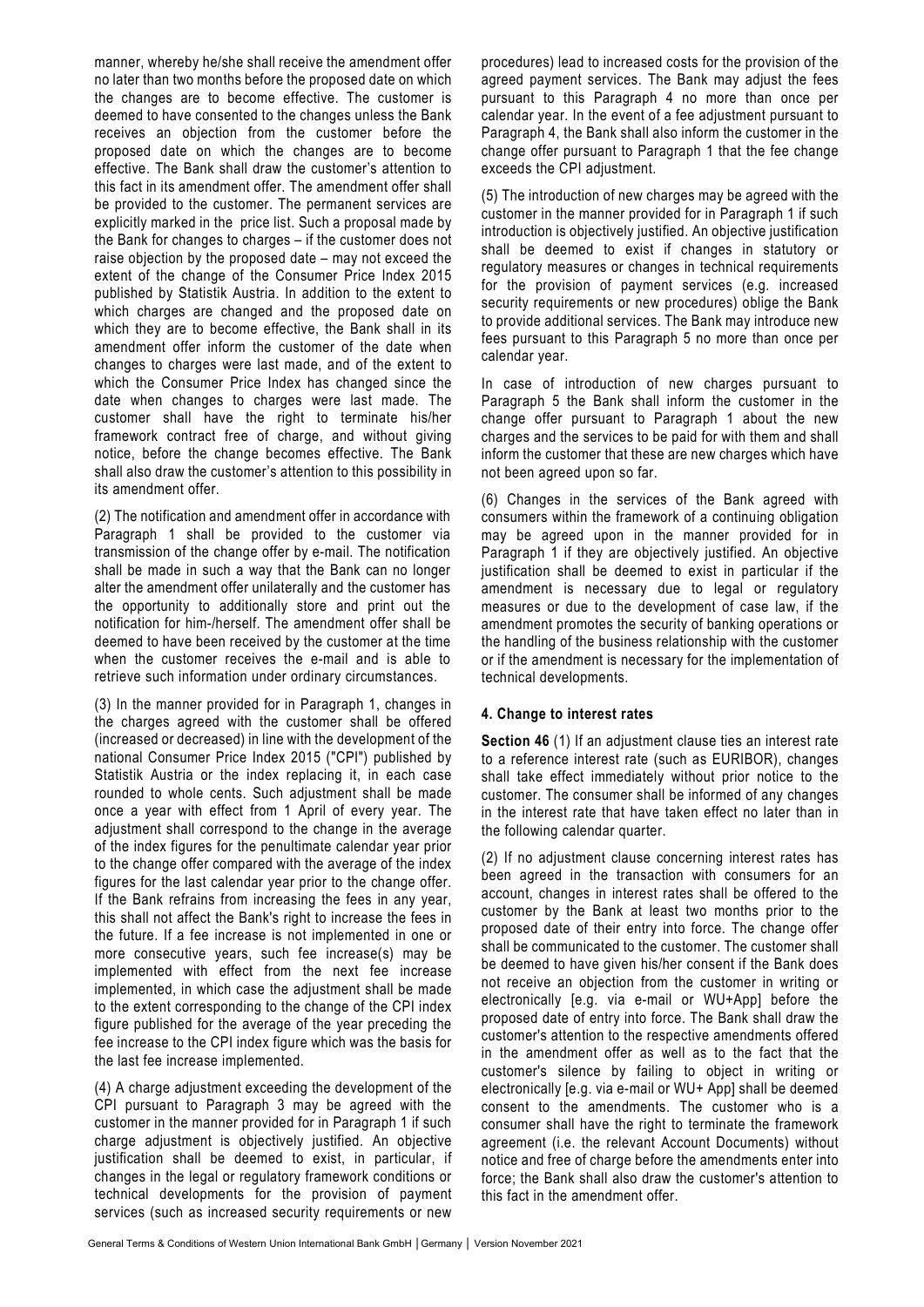(3) The notification to the customer of the offered amendments pursuant to Paragraph 2 shall be provided to the customer via transmission of the amendment offer by email. The notification shall be made in such a way that the Bank can no longer alter the amendment offer unilaterally and the customer has the opportunity to additionally store and print out the notification for him-/herself. The amendment offer shall be deemed to have been received by the customer at the time when the customer receives the e-mail and is able to retrieve such information under ordinary circumstances.

(4) Interest rates may be changed once a year in the manner agreed in this Paragraph 2 and only if such change is objectively justified taking into account all circumstances. Changes in interest rates due to changes in legal, regulatory and monetary policy (key ECB interest rate) conditions shall be considered objectively justified. A change in the interest rate may not exceed 0.5 percentage points in the individual change offer.

## **B. REIMBURSEMENT OF EXPENSES BY ENTREPRENEURS**

**Section 47** The customer who is an entrepreneur shall bear all necessary and useful expenses, disbursements and costs, in particular stamp duties and legal transaction charges, taxes, postage, cost of insurance, legal counsel, collection, consultancy services in business administration matters, telecommunications as well as provision, administration and utilisation or release of collateral incurred in connection with the business relationship between him/her and the Bank. The Bank shall be entitled to charge such expenses as a lump-sum amount without specifying the individual amounts unless the customer expressly demands itemisation of the individual amounts.

**Section 48** cancelled

### **VI. COLLATERAL**

### **A. PROVISION AND INCREASE OF COLLATERAL**

#### **1. Change in the risk**

**Section 49** (1) If circumstances in business relationships with entrepreneurs occur or become known subsequently which justify an increased risk assessment of the claims vis-à-vis the customer, the Bank shall be entitled to demand the provision or increase of collateral within a reasonable period of time. This shall, in particular, be the case if the economic situation of the customer has deteriorated or threatens to deteriorate or if the collateral available has deteriorated in value or threatens to deteriorate.

(2) This shall also apply if no collateral was demanded at the time the claims came into existence.

### **B. BANK'S LIEN**

#### **1. Scope and coming into existence**

**Section 50** (1) The customer shall grant the Bank a lien on any items and rights which come into the possession of the Bank with the customer's will in connection with a banking transaction concluded with the Bank.

(2) The lien shall - unless there is an agreement to the contrary in Section 52 - in particular, also exist on all distrainable claims of the customer vis-à-vis the Bank, such as under credit balances. If securities are subject to the lien, the lien shall also extend to the interest and dividend coupons pertaining to such securities.

**Section 51** (1) The lien shall secure the Bank's claims visà-vis the customer under the business relationship even if the claims are conditional or limited as to time or not yet due. If the customer is an entrepreneur, the lien shall also secure claims against third parties for the performance of which the customer is personally liable.

(2) The lien shall come into existence upon the Bank's taking possession of the item to the extent claims pursuant to Paragraph 1 exist; otherwise at any future point in time when such claims arise.

### **2. Exemptions from the lien**

**Section 52** (1) The lien shall not include items and rights which have been assigned by the customer to the execution of a certain instruction prior to coming into existence of the lien, such as amounts designated for the honouring of a certain bill of exchange as well as for the carrying out of a certain transfer. This shall, however, apply only as long as the assignment is effective.

(2) Notwithstanding the existing lien the Bank will carry out dispositions of the customer regarding credit balances on current accounts in favour of third parties as long as the customer has not received a notification by the Bank of the assertion of the lien. Distraint of the credit balance shall not be considered a disposition by the customer. Should payments be arriving on the current account for not distrainable monetary claims or only limited distrainable monetary claims on the part of the customer, then the Bank's lien shall only cover the distrainable part of the credit balances on this current account.

(3) The lien shall not include assets which the customer has disclosed in writing to the Bank as escrow assets prior to the coming into existence of the lien or which have come into the possession of the Bank without the customer's will.

### **C. RELEASE OF COLLATERAL**

**Section 53** Upon the customer's request the Bank will release collateral to the extent it has no justified interest in keeping it as security.

#### **D. REALISATION OF COLLATERAL**

#### **1. General information**

**Section 53a** The following Sections 54 to 57 define the procedure applied by the Bank in realising collateral. As a basic requirement in each case (except cases covered by Section 57, where a claim serving as collateral becomes due before the secured claim becomes due), the secured claim shall be due and the right to realise such collateral shall have materialised pursuant to the applicable contractual and legal provisions. This requires a prior notice to the customer specifying the amount of the secured claim and threatening realisation of such collateral; at least one month shall have passed since the notice was sent to the customer. If the customer is an entrepreneur, the relevant period is one week. The notice threatening realisation of collateral may be omitted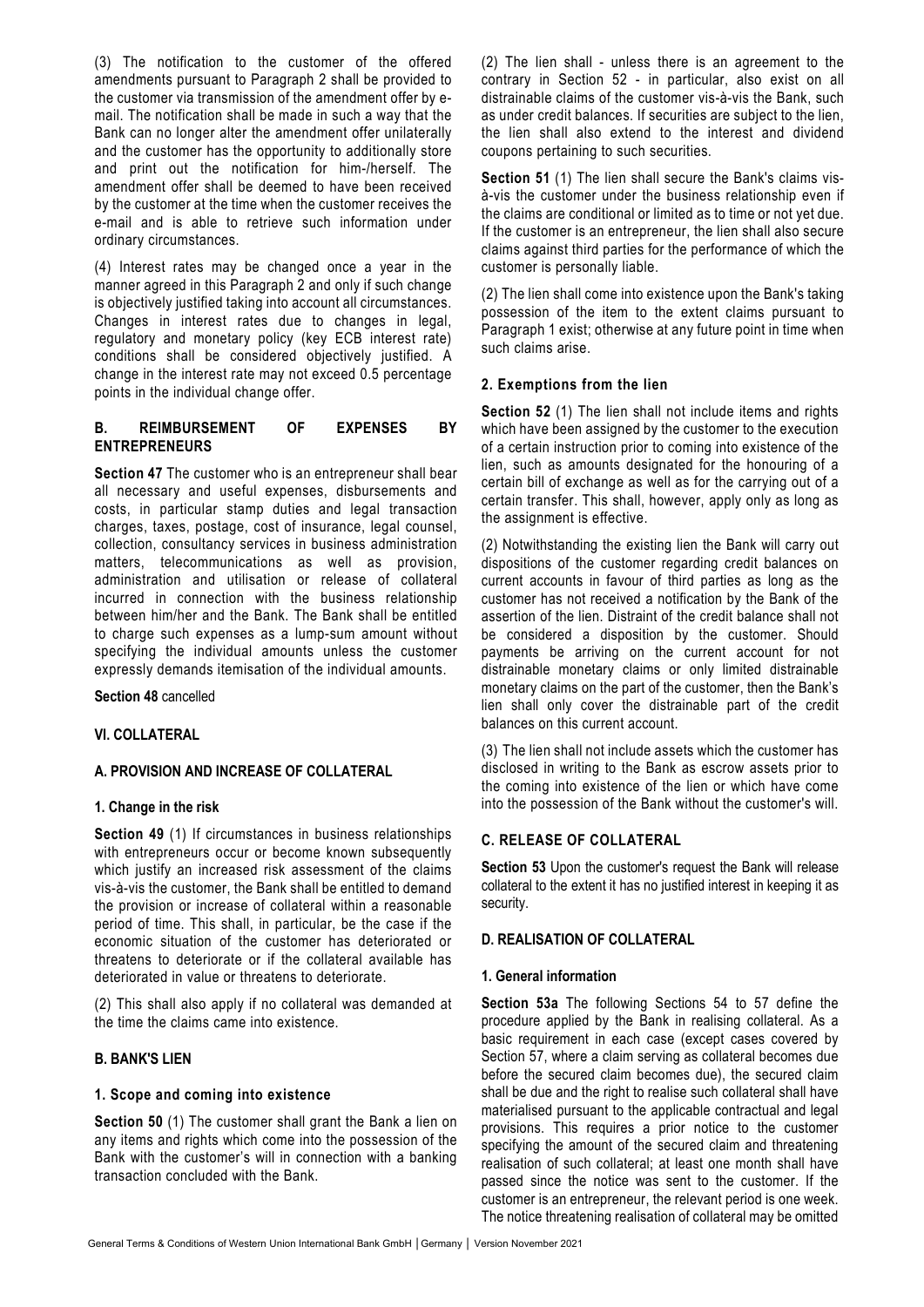if it is impracticable, e.g. because the customer's whereabouts is unknown. In such a case the relevant period will start to run from the date the secured claim becomes due. Collateral may be realised before expiry of the relevant period if waiting for the period to expire would involve the risk of a significant and permanent loss in value.

## **2. Sale**

**Section 54** Collateral having a market price or stock exchange price shall be realised by the Bank in compliance with the relevant statutory provisions by selling them at such price in the open market.

**Section 55** Movable, physical items serving as collateral and having no market price or stock exchange price shall the Bank have assessed by an authorised independent expert. The Bank shall notify the customer of the result of the assessment and at the same time ask the customer to nominate a party interested in purchasing the same within a period of one month who will pay not less than the assessed value as purchase price to the Bank within such period. If the customer fails to nominate an interested party within such period or if the purchase price is not paid by the interested party nominated, the Bank shall irrevocably be entitled to sell the collateral in the name of the customer for not less than the assessed value. The proceeds from the sale shall be used for redemption of the secured claims, with the customer being entitled to the surplus, if any.

## **3. Enforcement and out-of-court auction**

**Section 56** The Bank shall also be entitled to realise the collateral by enforcement or – to the extent it has no market price or stock exchange price – to sell it at a public auction conducted by an authorized entrepreneur. The time and place of such auction and a general description of the collateral shall be published. The party who has provided the collateral and any third parties having rights to the collateral shall be informed of such details.

### **4. Collection**

**Section 57** (1) The Bank shall be entitled to terminate and collect the claims provided to it as collateral (including securities) if the secured claim is not paid when due. Prior thereto it shall be entitled to collect the claim serving as collateral when it becomes due. In case of an imminent significant and permanent loss in value of the claim serving as collateral the Bank shall be entitled to terminate the same already prior to the same becoming due. To the extent possible the customer shall be informed thereof in advance. Amounts collected prior to the due date of the secured claim shall serve as pledge instead of the claim collected.

(2) The provisions under Paragraph 1 shall not apply to wage and salary claims of consumers which have been provided as collateral for claims not yet due.

### **5. Admissibility of exploitation**

**Section 58** Even if the acquirer does not pay the purchase price in cash immediately, the liquidation of the collateral by the Bank shall nevertheless be permissible, provided that no offer or no offer of equal value with immediate payment is available and the subsequent payment is secured.

## **E. RIGHT OF RETENTION**

**Section 59** The Bank shall be entitled to retain services to be rendered by it to the customer due to claims arising out of the business relationship even if they are not based on the same legal relationship. Sections 51 and 52 shall apply accordingly.

## **VII. OFFSETTING AND CREDITING**

## **A. OFFSETTING**

## **1. by the Bank**

**Section 60** (1) The Bank shall be entitled to offset all of the customer's claims to the extent they are distrainable against all liabilities of the customer vis-à-vis the Bank. In this context, the Bank shall be expressly authorised by the customer to convert claims of the customer vis-à-vis the Bank which are denominated in foreign currencies into euro at the exchange rate prevailing on the day of offsetting and to offset such claims, insofar as they are attachable, against all liabilities of the customer denominated in euro.

(2) Notwithstanding the existing right to offset the Bank shall carry out dispositions of the customer in favour of third parties regarding credit balances on current accounts as long as the customer has not received an offsetting statement. Distraint of the credit balance shall not be considered a disposition by the customer.

### **2. by the customer**

**Section 61** The customer who is a consumer shall only be entitled to offset his/her liabilities if the Bank is insolvent or if the claim of the customer is legally related to his/her liability or if the customer's claim has been ascertained by court decision or recognized by the Bank. The customer who is an entrepreneur hereby unconditionally and irrevocably waives his/her right also in these cases to offset his/her liabilities.

# **B. CREDIT**

**Section 62** (1) In business with entrepreneurs, notwithstanding the provisions of Section 1416 ABGB [*Austrian General Civil Code*], the Bank may initially credit payments to claims due to the Bank to the extent no collateral has been provided for the same or if the value of the collateral provided does not cover the claims. In this respect it is irrelevant at what time the individual claims have become due. This shall also apply to a current account relationship.

(2) In business with consumers, the Bank may initially credit payments which have been made with the intention to settle a specific claim to unsecured portions of such claim even if this deviates from the customer's intention.

(3) The Bank may only avail itself of the rights granted in this Section if recovering of its claims would otherwise be jeopardised.

### **VIII. CUSTOMER SERVICE & COMPLAINTS**

# **A. CUSTOMER SERVICE**

**Section 63.** If You detect errors or encounter problems in the WU+ App, please contact us via the WU+ App or by telephone (+496990235063) or write to us at: